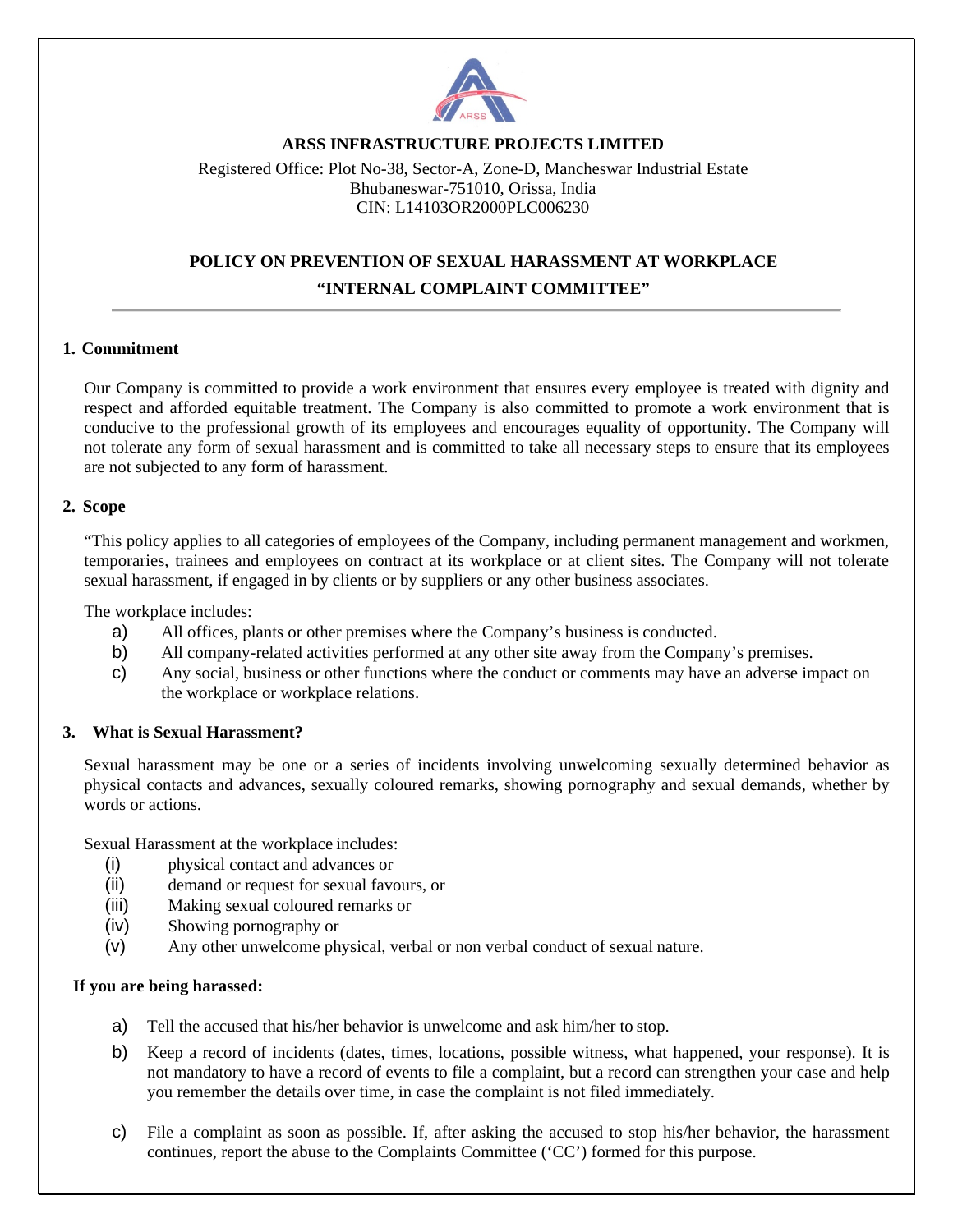### **4. Responsibilities regarding Sexual Harassment**

All employees of the Company have a personal responsibility to ensure that their behavior is not contrary to this policy. All employees are encouraged to reinforce the maintenance of a work environment free from sexual harassment.

## **5. Complaints Committee**

The Company has instituted a Complaints Committee for redressal of sexual harassment complaint (made by the victim) and for ensuring time bound treatment of such complaints.

Presently the Complaints Committee comprises of the following members:

- i. Mrs. Janhabi Deo Chairperson
- ii. Mr. R. R. Singh Member
- iii. Ms. Alka Khemka Member

Complaints Committee shall be responsible for:

- $\Box$  Investigating every formal written complaint of sexual harassment
- $\Box$  Taking appropriate remedial measures to respond to any substantiated allegations of sexual harassment
- $\Box$  Discouraging and preventing employment-related sexual harassment

## **7. Procedures for Resolution, Settlement or Prosecution of Acts of Sexual Harassment:**

## **A. Manner of Complaint of Sexual Harassment**

(i) Any aggrieved woman may make, in writing, a complaint of sexual harassment at workplace to the Complaints Committee ('Committee') within a period of three months from the date of incident and in case of a series of incidents, within a period of three months from the date of last incident.

Provided that where such complaint cannot be made in writing, the Chairperson or any Member of the Committee, as the case may be, shall render all reasonable assistance to the woman for making the complaint in writing.

Provided further that the Committee for the reasons to be recorded in writing, extend the time limit not exceeding three months, if it is satisfied that the circumstances were such which prevented the woman from filing a complaint within the said period.

(ii) Where the aggrieved woman is unable to make a complaint on account of her physical or mental in capacity or death or otherwise, her legal heir or such other person as may be prescribed may make a complaint under this section.

## **B. Conciliation**

- (i) The Committee may, before initiating any inquiry and at the request of the aggrieved woman take steps to settle the matter between her and the respondent through conciliation. Provided that no monetary settlement shall be made as a basis of conciliation.
- (ii) Where a settlement has been arrived at, the Committee shall record the settlement so arrived and forward the same to the Board of Directors to take necessary action in this regard.
- (iii) The Committee shall provide the copies of the settlement as recorded to the aggrieved woman and the respondent.
- (iv) Where a settlement is arrived at, no further inquiry shall be conducted by the Committee. Provided that where the aggrieved woman informs the Committee, as the case may be, that any term or condition of the settlement arrived at has not been complied with by the respondent, the Committee shall proceed to make an inquiry into the complaint or, as the case may be, forward the complaint to the police.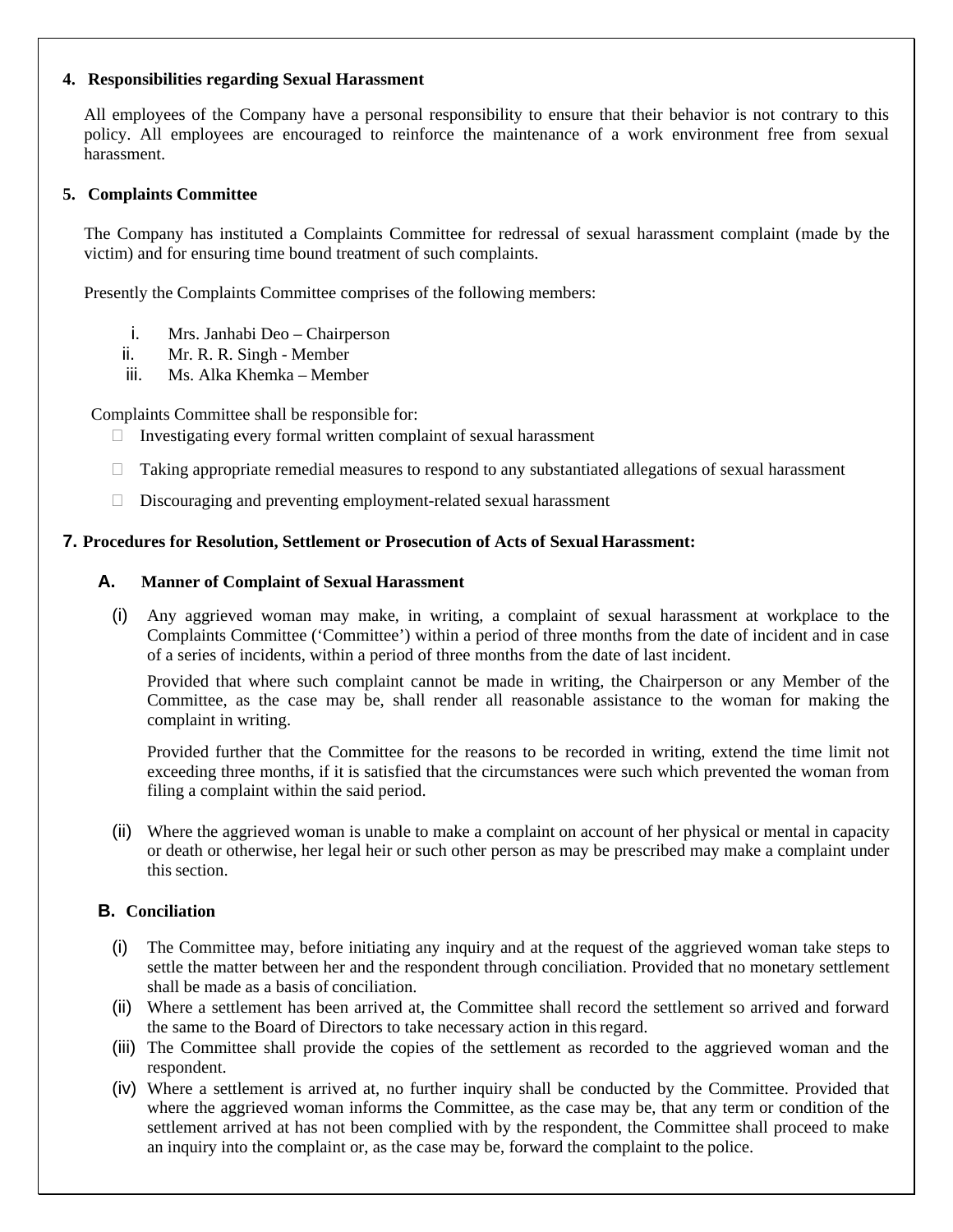## **C. Inquiry into Complaint**

- (i) The Chairperson of the Committee will proceed to determine whether the allegations (assuming them to be true only for the purpose of this determination) made in the complaint fall under the purview of Sexual Harassment, preferably within 30 days from receipt of the complaint. In the event, the allegation does not fall under the purview of Sexual Harassment or the allegation does not constitute an offence of Sexual Harassment, s/he will record this finding with reasons and communicate the same to the complainant.
- (ii) If the Chairperson of the Committee determines that the allegations constitute an act of sexual harassment, s/he will proceed to investigate the allegation with the assistance of the Committee members.
- (iii) Where both the parties are employees, the parties shall, during the course of inquiry, be given an opportunity of being heard and a copy of the findings shall be made available to both the parties enabling them to make representation against the findings before the Committee.
- (iv) Where such conduct on the part of the accused amounts to a specific offence under the law, the Company shall initiate appropriate action in accordance with law by making a complaint with the appropriate authority.
- (v) The Complaints Committee shall conduct such investigations in a timely manner and shall submit a written report containing the findings and recommendations to the Board of Directors.
- (vi) For the purpose of making an inquiry as mentioned above, the Committee shall have the same powers as are vested in a civil court under the Code of Civil Procedure, 1908 when trying a suit in respect of the following matters, namely :-
	- (a) summoning and enforcing the attendance of any person and examining him on oath;
	- (b) requiring the discovery and production of documents; and
	- (c) any other matter which may be prescribed.
- (vii) The aforesaid inquiry shall be completed within a period of ninety days.

## **D. Action that may be taken by the Committee during pendency of the Inquiry**

- (i) During the pendency of an inquiry, on a written request made by the aggrieved woman, the Committee may take the following actions :-
	- (a) transfer the aggrieved woman or the respondent to any other workplace; or
	- (b) grant leave to the aggrieved woman up to a period of three months; or
	- (c) grant such other relief to the aggrieved woman as may be prescribed.
- (ii) The leave granted to the aggrieved woman shall be in addition to the leave she would be otherwise entitled.

## **E. Inquiry Report and Action**

- (i) On the completion of an inquiry, the Committee shall provide a report of its findings to the Board of Directors within a period of ten days from the date of completion of the inquiry and such report be made available to the concerned parties.
- (ii) Where the Committee arrives at the conclusion that the allegation against the respondent has not been proved, then no action is required to be taken in the matter.
- (iii) Where the Committee and Board of Directors together arrives at the conclusion that the allegation against the respondent has been proved, it may take the following actions depending upon the circumstances :
	- a. Formal apology
	- b. Counselling
	- c. Written warning to the Respondent and a copy of it maintained in the employee's file.
	- d. Change of work assignment / transfer for either the Respondent or the Complainant.
	- e. Suspension or termination of services of the employee found guilty of the offence
	- f. Granting of compensation or damages to the Complainant